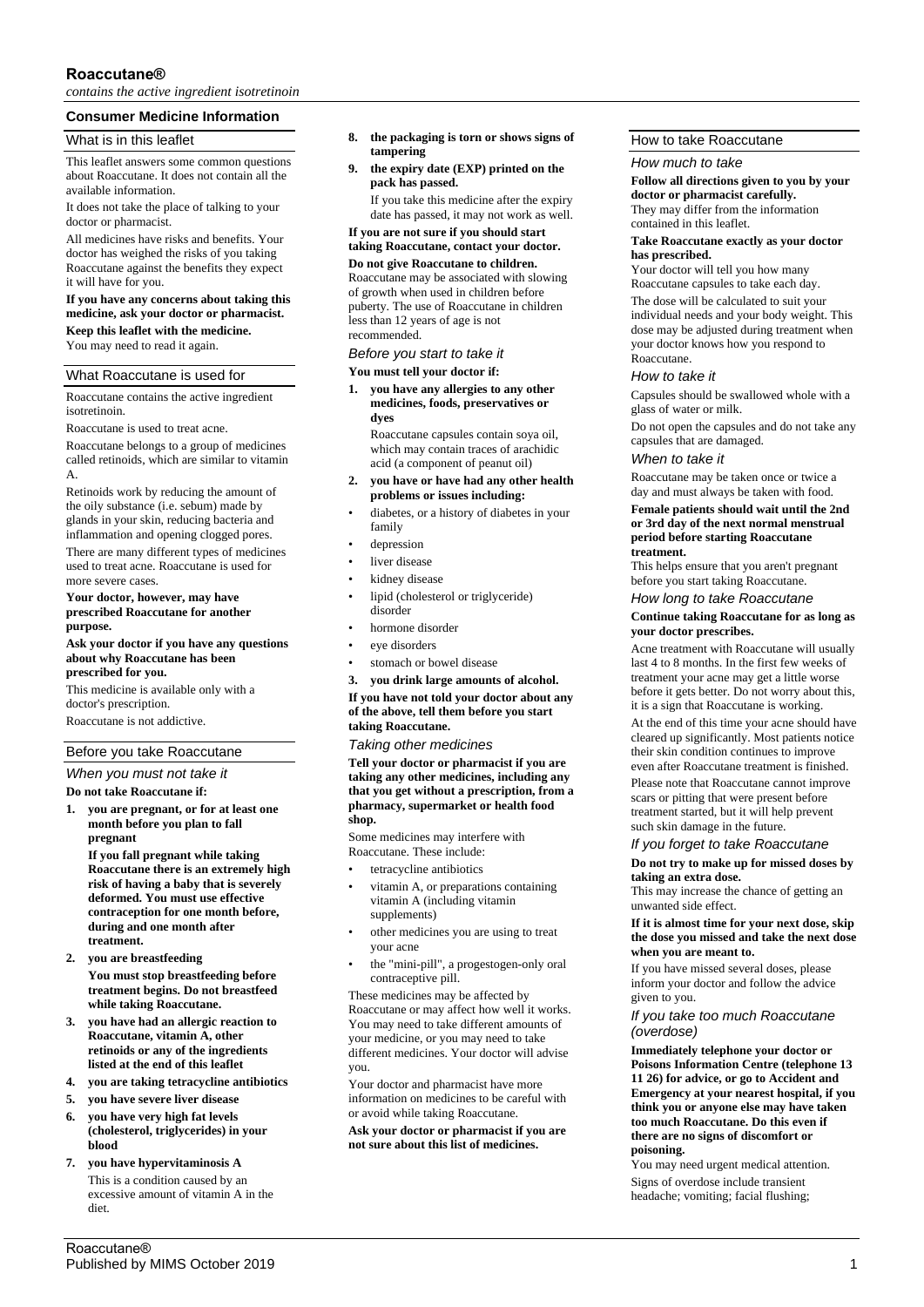reddened, cracked lips; stomach pain; headache; dizziness and unsteady walking. **Keep telephone numbers for these places handy.**

# While you are taking Roaccutane

### *Things you must do*

#### **If you become pregnant while taking Roaccutane, stop taking it and tell your doctor immediately.**

Roaccutane can cause birth defects (damage to unborn babies). You must use strict birth control, starting at least 1 month before you begin taking Roaccutane, for the whole time you are taking Roaccutane and for 1 month after you finish taking Roaccutane.

There is no known risk to males who wish to father children.

#### **Tell all doctors, dentists and pharmacists who are treating you that you are taking Roaccutane.**

#### **Tell your doctor if, for any reason, you have not taken your medicine exactly as prescribed.**

Otherwise, your doctor may think that it was not effective and change your treatment unnecessarily.

**Tell your doctor if you feel Roaccutane capsules are not helping your condition.**

#### **Be sure to keep all of your appointments with your doctor so that your progress can be checked.**

Your doctor may ask you to have regular blood tests to monitor your liver function, blood sugar levels and blood cholesterol levels.

#### **If you are intending to do a lot of heavy lifting or exercise, tell your doctor.**

Your muscles and joints may be more prone to tenderness or stiffness if you do a lot of heavy exercise while taking Roaccutane.

# *Things you must not do*

**Do not stop taking Roaccutane or change the dose without first checking with your doctor.**

**Do not let yourself run out of medicine over the weekend or on holidays.**

**Do not give Roaccutane to anyone else even if their symptoms seem similar to yours.**

**Do not use Roaccutane to treat other complaints unless your doctor says to. Do not donate blood during treatment with Roaccutane or for at least 1 month after stopping treatment.**

*Things to be careful of*

#### **Be careful driving or operating machinery until you know how Roaccutane affects you.**

Normally Roaccutane would not affect your ability to drive a car or operate machinery. However, altered night vision and other visual disturbances may occur when taking Roaccutane. Make sure you know how you react to Roaccutane before you drive a car, operate machinery or do anything else that may be dangerous if your vision is affected.

#### **Wearing contact lenses during treatment with Roaccutane may cause discomfort.** Roaccutane may cause dry eyes. An eye lubricant or artificial tears, available from your pharmacist, should relieve this problem. Otherwise, you may temporarily need to

wear your lenses for shorter periods or wear glasses instead.

#### **Avoid excessive sun exposure and solariums and apply sunscreen whilst taking Roaccutane.**

Your skin may be more prone to sunburn while on Roaccutane.

#### **Avoid waxing and dermabrasion whilst taking Roaccutane and for 5 to 6 months after stopping Roaccutane treatment.**

Your skin may be more sensitive while on Roaccutane. Waxing may cause dermatitis and dermabrasion may cause scarring during and for several months after Roaccutane treatment.

# **Avoid using facial peels, electrolysis and some hair treatments.**

### **Your skin and hair may be more delicate during treatment and for a while after Roaccutane treatment.**

# Side Effects

Roaccutane helps most people with acne but it may have unwanted side effects in a few people.

All medicines can have side effects. Sometimes they are serious, most of the time they are not. You may need medical treatment if you get some of the side effects. Do not be alarmed by this list of possible side effects. You may not experience any of them.

#### **Ask your doctor or pharmacist to answer any questions you may have. Tell your doctor if you notice any of the**

**following and they worry you:**

- dryness of the lips, mouth, nose and skin A moisturiser or petroleum jelly can be used to soften the lining of the nose, lips and the skin areas not affected by the acne
- fragile skin
- change in colour of the skin
- peeling palms of the hands and soles of the feet
- itchy skin rash
- an increased susceptibility to sunburn
- flaring of acne, usually at the start of treatment
- sweating
- changes to the nails
- eye problems such as dry, sore, swollen or itchy eyes, discharge or trouble seeing at night
- sexual dysfunction including impaired sexual function in males, decreased libido and gynaecomastia
- nosebleeds
- tenderness or stiffness in your bones, joints or muscles
- tiredness
- headache
- hair loss (sometimes occurs and is usually temporary but in rare cases has persisted)
- excessive hairiness
- hoarseness

These side effects are usually mild and dose related. Most of them disappear completely in a few days to a few weeks after the dose of Roaccutane is lowered or stopped.

Tell your doctor immediately if you experience any of the following:

- nausea
- vomiting
- persistent headache
- blurred vision or visual disturbances
- changes in your hearing or ringing in your ears
- severe upper stomach pain
- unexpected muscle pain, tenderness or weakness
- blood in stools or severe diarrhoea
- severe bruising
- sudden red, often itchy spots, similar to the rash of measles starting on the face, hands or feet. The spots may blister or change to flat round raised, red, palecentred marks. You may also have a fever, sore throat, headache and/ or diarrhoea.
- painful red areas, that change to large blisters and end with peeling of layers of skin, that may occur on lips, mouth, eyes, nose and genitals. Those affected may have fever and chills, aching muscles and generally feel unwell.
- thinking, seeing or hearing things that are not real
- feeling depressed, with or without suicidal thoughts
- Symptoms of depression may include;
- feeling sad or having crying spells
- losing interest in activities you once enjoyed
- sleeping too much or having trouble sleeping
- changes in your appetite or body weight
- having trouble concentrating
- withdrawing from your friends or family
- feeling like you have no energy
- feelings of worthlessness or inappropriate guilt

These may be serious side effects. You may need urgent medical attention. Serious side effects are rare.

This is not a complete list of all possible side effects. Others may occur in some people and there may be some side effects not yet known.

**Tell your doctor if you notice anything else that is making you feel unwell, even if it is not on this list.**

**Ask your doctor or pharmacist if you don't understand anything in this list.**

After taking Roaccutane

### *Storage*

**Keep your capsules in the blister pack until it is time to take them.**

If you take the capsules out of the packaging they will not keep as well.

**Keep the blister pack in a cool dry place where the temperature stays below 25°C. Do not store Roaccutane, or any other** 

**medicine, in a bathroom or near a sink. Do not leave it in the car or on window sills.**

Heat and dampness can destroy some medicines.